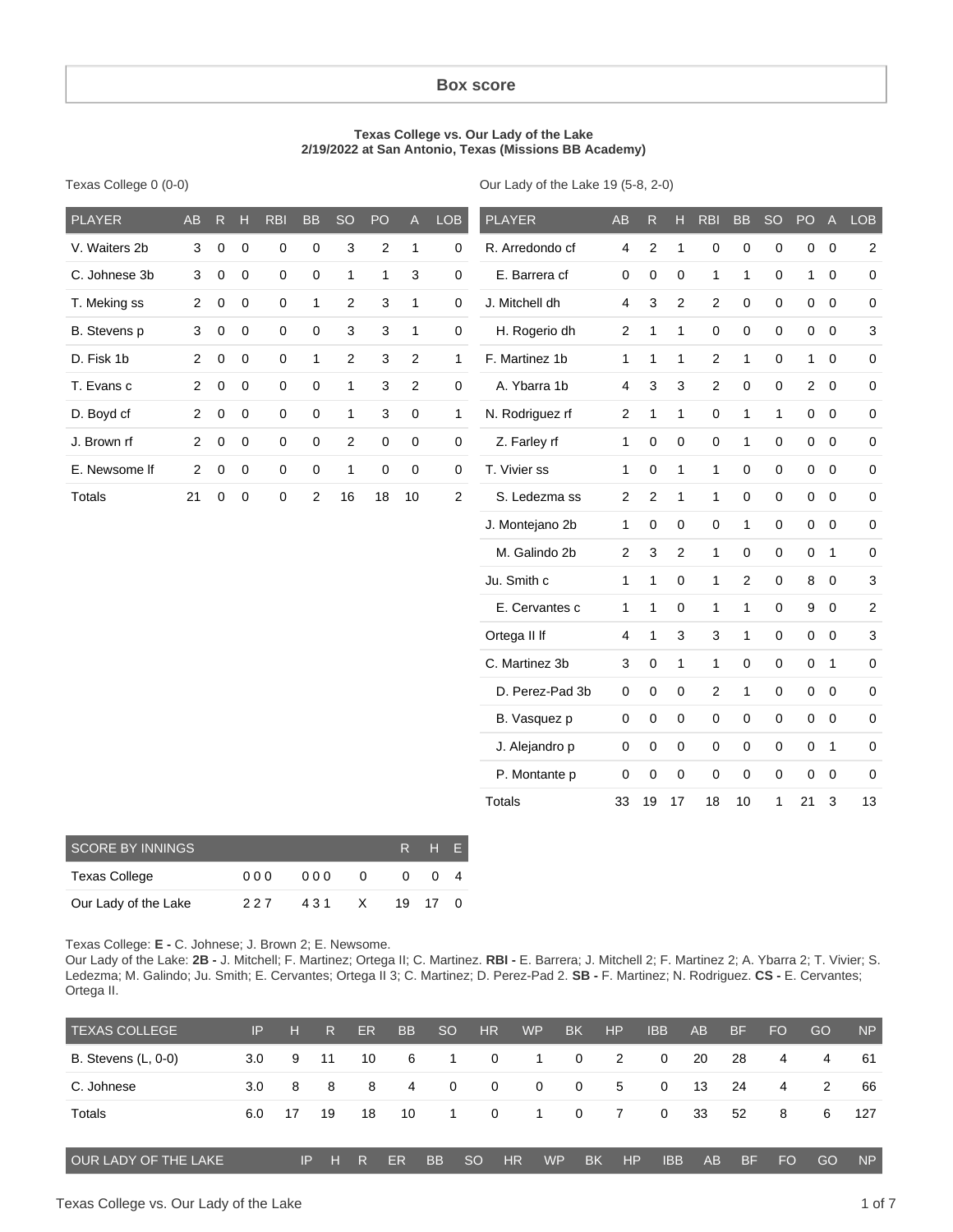| B. Vasquez (W, 1-1) | $3.0 \t 0 \t 0$ |  | $0\qquad 0$                              | $\cdot$ 8 $\cdot$       | $\overline{\mathbf{0}}$ | $\overline{\mathbf{0}}$ | $\begin{array}{ccc} & & 0 & \quad 0 \end{array}$ | $\overline{\mathbf{0}}$ |          | 99  | $\overline{0}$ | $1 \cdot$ | -28  |
|---------------------|-----------------|--|------------------------------------------|-------------------------|-------------------------|-------------------------|--------------------------------------------------|-------------------------|----------|-----|----------------|-----------|------|
| J. Alejandro        |                 |  |                                          |                         |                         |                         |                                                  |                         |          |     | 0 3 3 0 1      |           | - 8  |
| P. Montante         |                 |  |                                          | 3.0 0 0 0 2 6 0 0 0 0 0 |                         |                         |                                                  |                         |          |     | 0 9 11 2 1     |           | - 41 |
| Totals              | 7.0 0 0         |  | $\begin{array}{ccc} & 0 & 2 \end{array}$ | 16                      | $\overline{0}$          |                         | $0\qquad 0\qquad 0$                              |                         | $0 \t21$ | -23 | $\overline{2}$ | - 3       | -77  |

Texas College: **Batters Faced -** C. Johnese 24; B. Stevens 28. **HBP -** C. Johnese 5; B. Stevens 2. Our Lady of the Lake: **Batters Faced -** B. Vasquez 9; J. Alejandro 3; P. Montante 11.

**Umpires -** HP: B Roy Reyna , 1B: Phillip Byars , 2B: Charlie Bernstein **Start:** 1:00 PM **Duration:** 2:30 **Attendance:** 100

Weather: 65 and sunny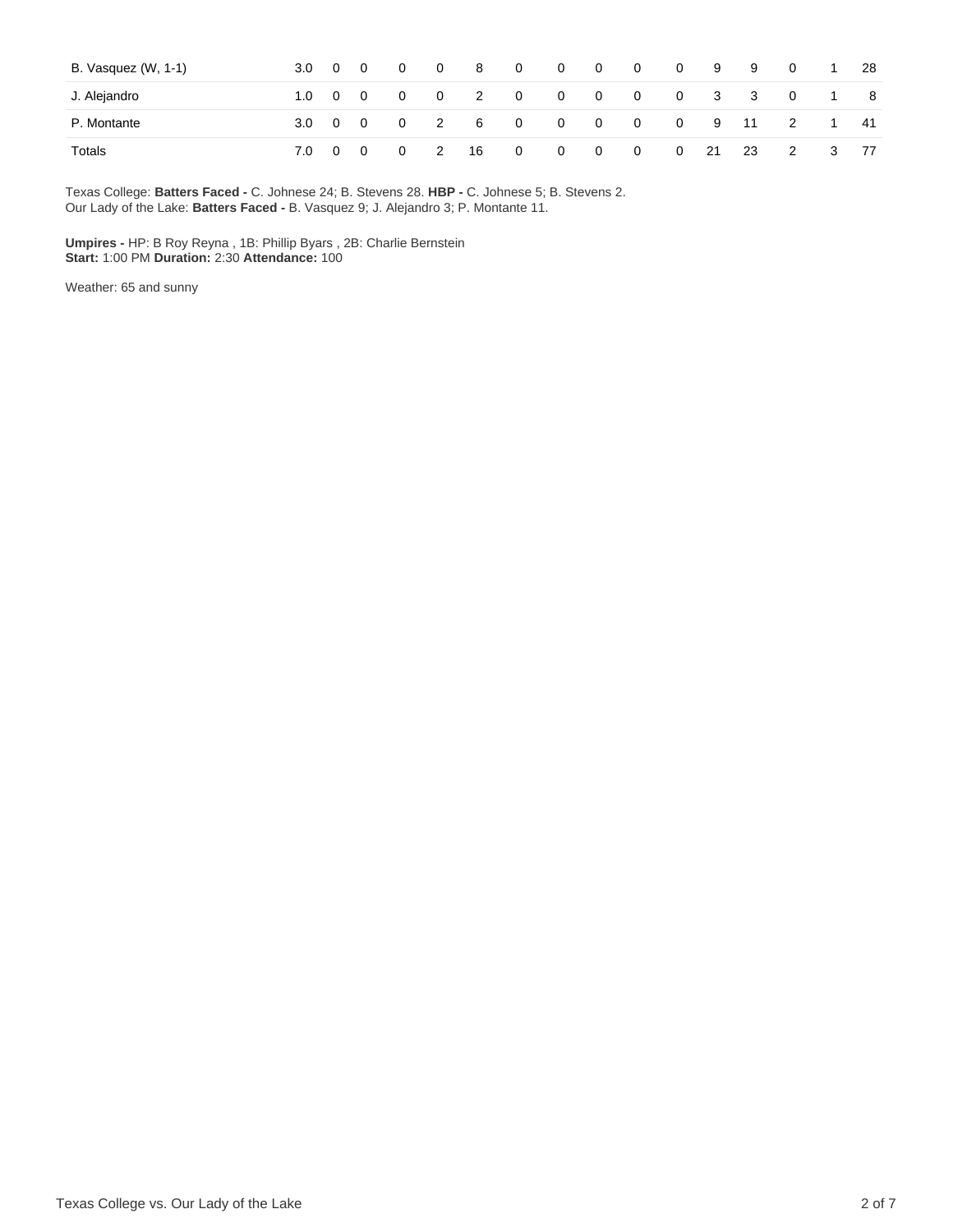# **Scoring Summary**

| <b>INNINGS</b>              | <b>PLAY</b>                                                                                                             | $V - H$  |
|-----------------------------|-------------------------------------------------------------------------------------------------------------------------|----------|
| Our Lady Of The Lake<br>1st | T. Vivier singled to center field, RBI; N. Rodriguez advanced to second; F. Martinez scored.                            | $0 - 1$  |
| Our Lady Of The Lake<br>1st | T. Vivier advanced to second on a wild pitch; N. Rodriguez scored on a wild pitch.                                      | $0 - 2$  |
| Our Lady Of The Lake<br>2nd | F. Martinez doubled to right field, 2 RBI; J. Mitchell scored; R. Arredondo scored.                                     | $0 - 4$  |
| Our Lady Of The Lake<br>3rd | J. Mitchell reached first on an error by rf, 2 RBI; R. Arredondo scored; Ortega II scored.                              | $0 - 6$  |
| Our Lady Of The Lake<br>3rd | A. Ybarra singled to left field, RBI; J. Mitchell scored, unearned.                                                     | $0 - 7$  |
| Our Lady Of The Lake<br>3rd | Ju. Smith walked, RBI; M. Galindo advanced to second; S. Ledezma advanced to third; A. Ybarra scored.                   | $0 - 8$  |
| Our Lady Of The Lake<br>3rd | Ortega II doubled to right field, 2 RBI; Ju. Smith advanced to third; M. Galindo scored; S. Ledezma scored.             | $0 - 10$ |
| Our Lady Of The Lake<br>3rd | C. Martinez reached first on an error by If, RBI; Ortega II advanced to third; Ju. Smith scored.                        | $0 - 11$ |
| Our Lady Of The Lake<br>4th | A. Ybarra singled to right field, RBI; J. Mitchell scored.                                                              | $0 - 12$ |
| Our Lady Of The Lake<br>4th | E. Cervantes hit by pitch, RBI; M. Galindo advanced to second; S. Ledezma advanced to third; A. Ybarra scored.          | $0 - 13$ |
| Our Lady Of The Lake<br>4th | Ortega II singled to left field, RBI; E. Cervantes advanced to second; M. Galindo advanced to third; S. Ledezma scored. | $0 - 14$ |
| Our Lady Of The Lake<br>4th | D. Perez-Pad walked, RBI; Ortega II advanced to second; E. Cervantes advanced to third; M. Galindo scored.              | $0 - 15$ |
| Our Lady Of The Lake<br>5th | M. Galindo singled to second base, RBI; A. Ybarra scored.                                                               | $0 - 16$ |
| Our Lady Of The Lake<br>5th | D. Perez-Pad hit by pitch, RBI; Ortega II advanced to second; E. Cervantes advanced to third; M. Galindo scored.        | $0 - 17$ |
| Our Lady Of The Lake<br>5th | E. Barrera hit by pitch, RBI; D. Perez-Pad advanced to second; Ortega II advanced to third; E. Cervantes scored.        | $0 - 18$ |
| Our Lady Of The Lake<br>6th | S. Ledezma singled to center field, RBI; A. Ybarra advanced to third; H. Rogerio scored.                                | $0 - 19$ |

## **All Plays**

### **Texas College Top of 1st Inning**

| B. Vasquez to p. |  |  |
|------------------|--|--|
|------------------|--|--|

V. Waiters struck out swinging. (1 out)

C. Johnese struck out swinging. (2 out)

T. Meking struck out swinging. (3 out)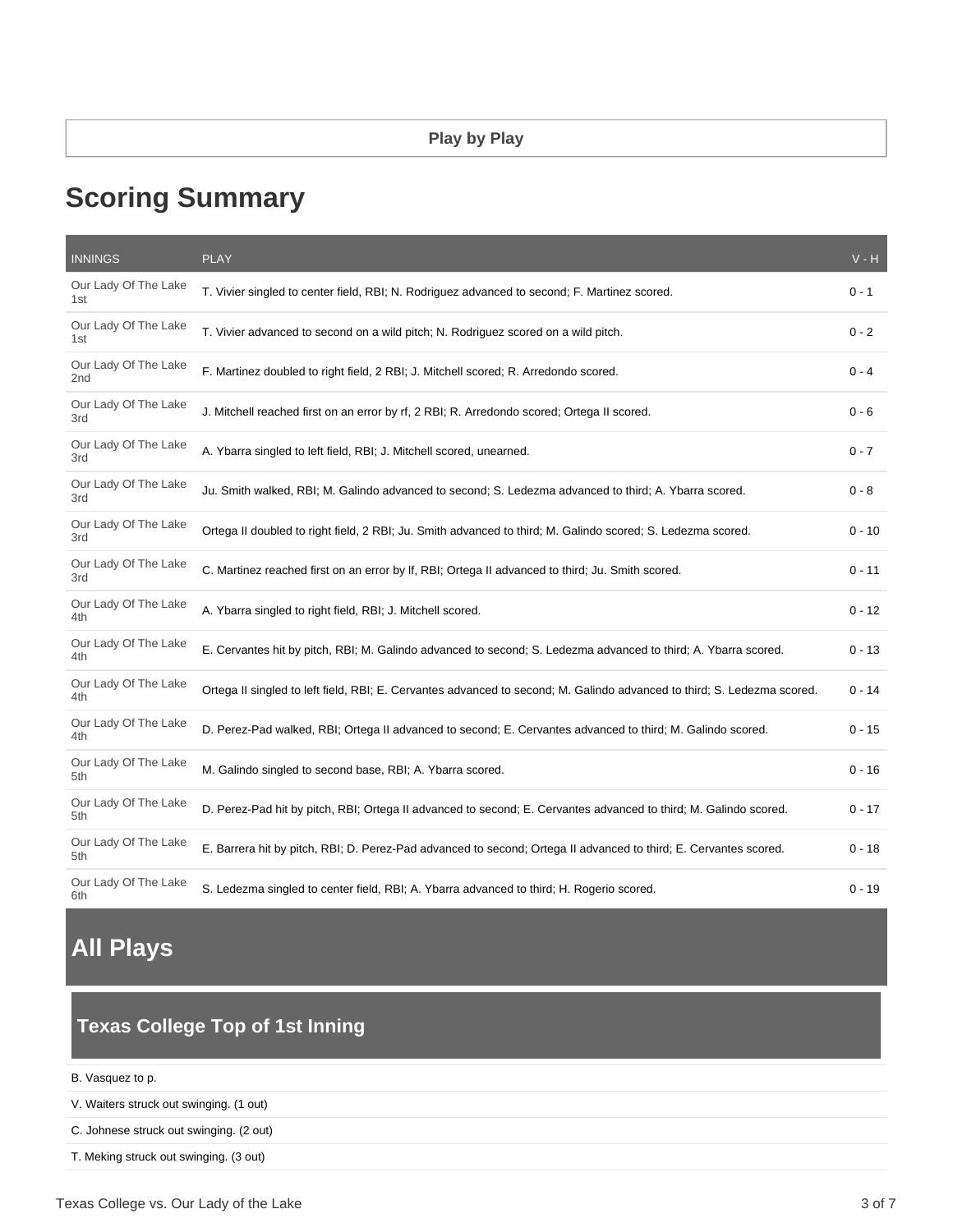### **Our Lady of the Lake Bottom of 1st Inning**

R. Arredondo flied out to cf. (1 out)

- J. Mitchell grounded out to 1b. (2 out)
- F. Martinez walked.

F. Martinez stole second.

N. Rodriguez walked.

**T. Vivier singled to center field, RBI; N. Rodriguez advanced to second; F. Martinez scored.**

N. Rodriguez stole third.

**T. Vivier advanced to second on a wild pitch; N. Rodriguez scored on a wild pitch.**

J. Montejano walked.

Ju. Smith walked; J. Montejano advanced to second; T. Vivier advanced to third.

S. Ledezma pinch ran for Ju. Smith.

Ortega II reached on a fielder's choice; S. Ledezma out at second ss. (3 out)

**Inning Summary: 2 Runs , 1 Hits , 0 Errors , 3 LOB**

### **Texas College Top of 2nd Inning**

Ju. Smith to c for S. Ledezma.

- B. Stevens struck out swinging. (1 out)
- D. Fisk struck out swinging. (2 out)

T. Evans struck out looking. (3 out)

**Inning Summary: 0 Runs , 0 Hits , 0 Errors , 0 LOB**

### **Our Lady of the Lake Bottom of 2nd Inning**

C. Martinez doubled to center field.

R. Arredondo reached on a fielder's choice; C. Martinez out at third p to 3b to ss. (1 out)

J. Mitchell singled to right field; R. Arredondo advanced to second.

#### **F. Martinez doubled to right field, 2 RBI; J. Mitchell scored; R. Arredondo scored.**

N. Rodriguez singled to left field; F. Martinez advanced to third.

T. Vivier hit by pitch; N. Rodriguez advanced to second.

J. Montejano infield fly to 2b. (2 out)

Ju. Smith flied out to cf. (3 out)

**Inning Summary: 2 Runs , 4 Hits , 0 Errors , 3 LOB**

### **Texas College Top of 3rd Inning**

D. Boyd struck out swinging. (1 out)

J. Brown struck out swinging. (2 out)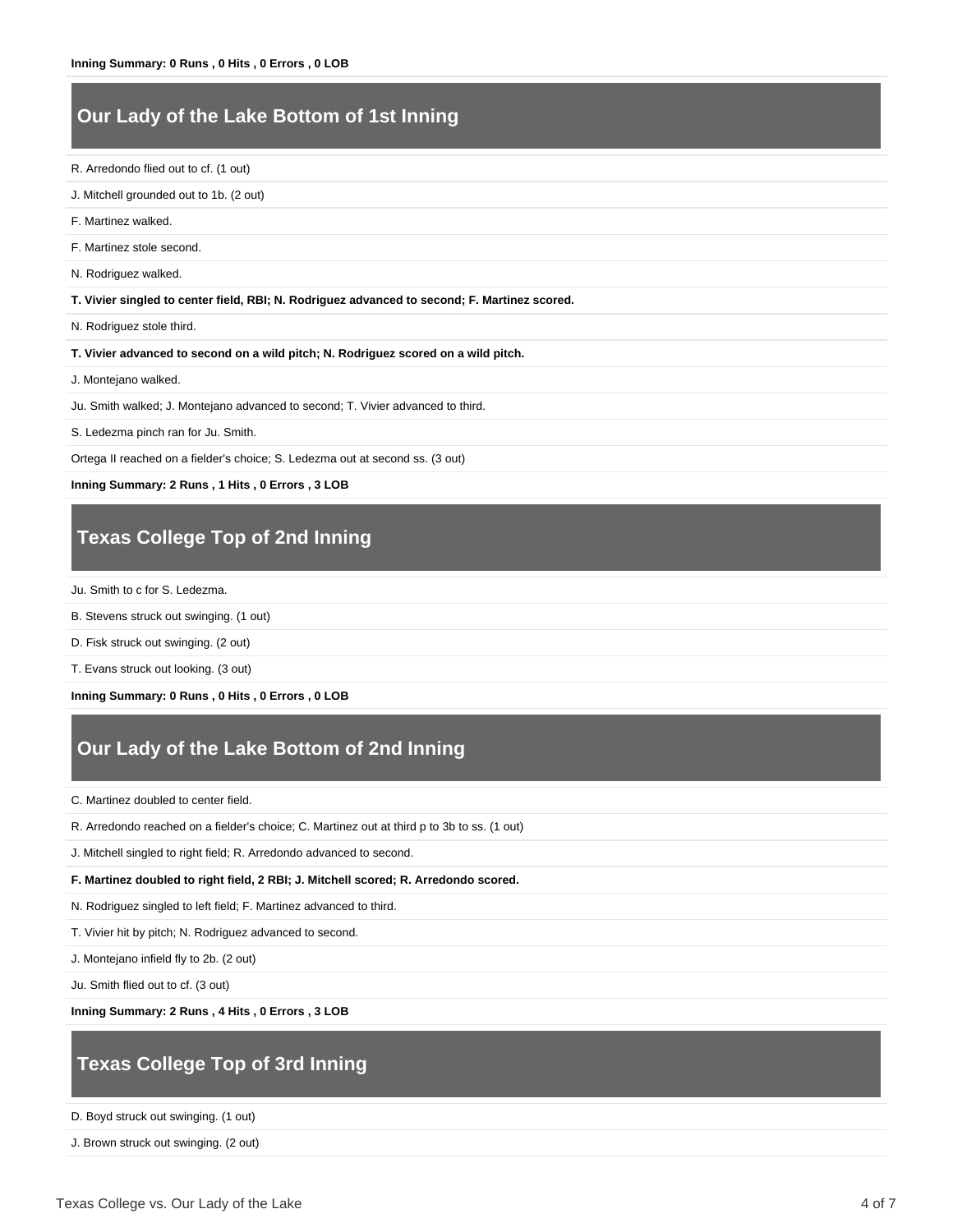#### **Inning Summary: 0 Runs , 0 Hits , 0 Errors , 0 LOB**

### **Our Lady of the Lake Bottom of 3rd Inning**

#### Ortega II walked.

C. Martinez popped up to 3b. (1 out)

R. Arredondo singled to center field; Ortega II advanced to third.

#### **J. Mitchell reached first on an error by rf, 2 RBI; R. Arredondo scored; Ortega II scored.**

J. Mitchell advanced to third.

A. Ybarra pinch hit for F. Martinez.

#### **A. Ybarra singled to left field, RBI; J. Mitchell scored, unearned.**

N. Rodriguez struck out looking. (2 out)

S. Ledezma pinch hit for T. Vivier.

S. Ledezma hit by pitch; A. Ybarra advanced to second.

M. Galindo pinch hit for J. Montejano.

M. Galindo singled to left field; S. Ledezma advanced to second; A. Ybarra advanced to third.

**Ju. Smith walked, RBI; M. Galindo advanced to second; S. Ledezma advanced to third; A. Ybarra scored.**

**Ortega II doubled to right field, 2 RBI; Ju. Smith advanced to third; M. Galindo scored; S. Ledezma scored.**

**C. Martinez reached first on an error by lf, RBI; Ortega II advanced to third; Ju. Smith scored.**

R. Arredondo grounded out to 2b. (3 out)

**Inning Summary: 7 Runs , 4 Hits , 2 Errors , 2 LOB**

### **Texas College Top of 4th Inning**

A. Ybarra to 1b.

S. Ledezma to ss.

M. Galindo to 2b.

J. Alejandro to p for B. Vasquez.

E. Cervantes to c for Ju. Smith.

D. Perez-Pad to 3b for C. Martinez.

V. Waiters struck out swinging. (1 out)

C. Johnese grounded out to p. (2 out)

T. Meking struck out swinging. (3 out)

**Inning Summary: 0 Runs , 0 Hits , 0 Errors , 0 LOB**

### **Our Lady of the Lake Bottom of 4th Inning**

H. Rogerio pinch hit for J. Mitchell.

J. Mitchell pinch hit for H. Rogerio.

C. Johnese to p.

B. Stevens to 1b.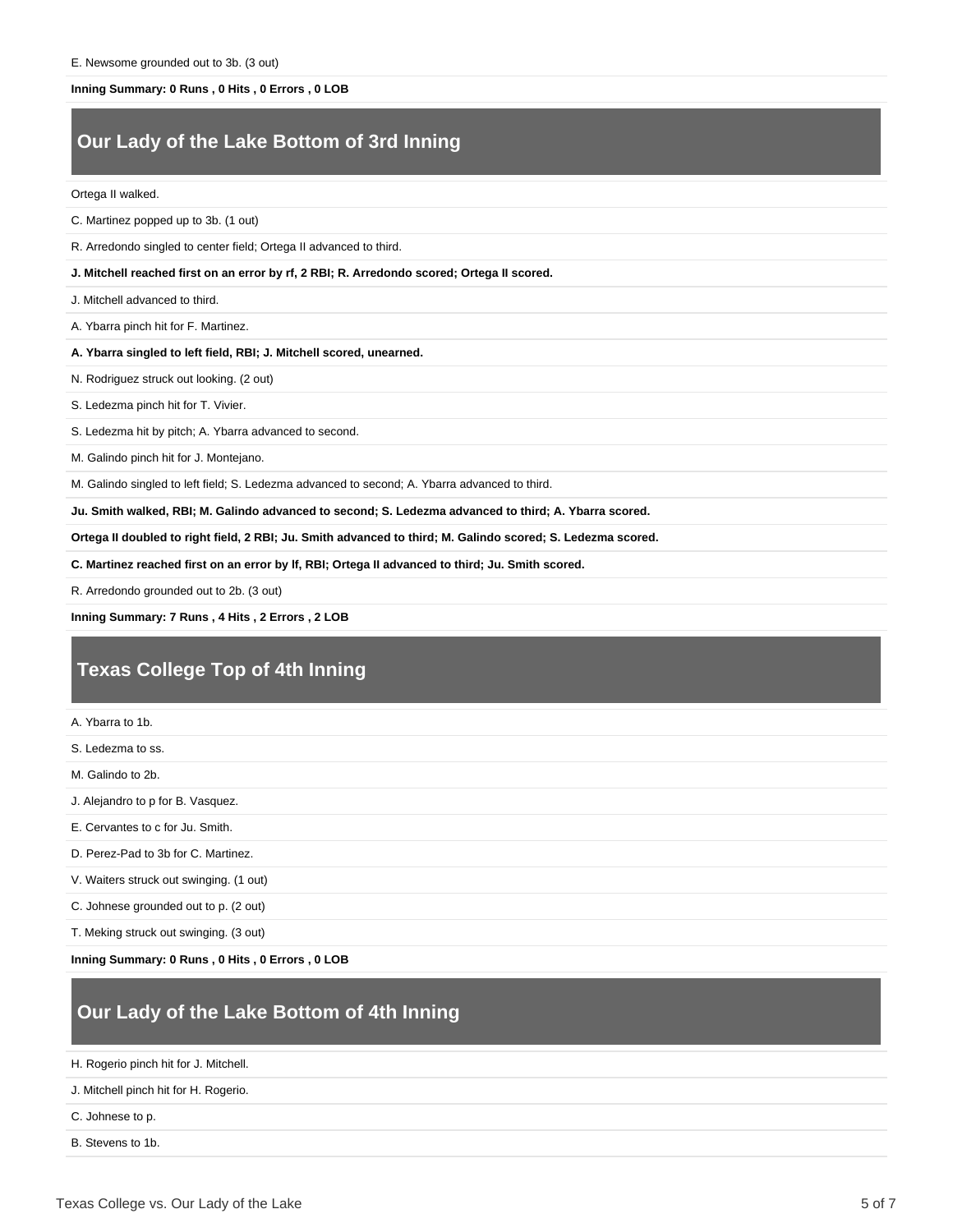J. Mitchell doubled to right field.

#### **A. Ybarra singled to right field, RBI; J. Mitchell scored.**

Z. Farley pinch hit for N. Rodriguez.

Z. Farley popped up to 2b. (1 out)

S. Ledezma hit by pitch; A. Ybarra advanced to second.

M. Galindo hit by pitch; S. Ledezma advanced to second; A. Ybarra advanced to third.

**E. Cervantes hit by pitch, RBI; M. Galindo advanced to second; S. Ledezma advanced to third; A. Ybarra scored.**

**Ortega II singled to left field, RBI; E. Cervantes advanced to second; M. Galindo advanced to third; S. Ledezma scored.**

**D. Perez-Pad walked, RBI; Ortega II advanced to second; E. Cervantes advanced to third; M. Galindo scored.**

E. Barrera pinch hit for R. Arredondo.

E. Cervantes out at home c, caught stealing. (2 out)

E. Barrera walked; D. Perez-Pad advanced to second; Ortega II advanced to third.

H. Rogerio pinch hit for J. Mitchell.

H. Rogerio popped up to ss. (3 out)

**Inning Summary: 4 Runs , 3 Hits , 0 Errors , 3 LOB**

### **Texas College Top of 5th Inning**

E. Barrera to cf.

- H. Rogerio to dh.
- Z. Farley to rf.
- P. Montante to p for J. Alejandro.

B. Stevens struck out looking. (1 out)

D. Fisk walked.

T. Evans lined out to cf. (2 out)

D. Boyd grounded out to 2b. (3 out)

**Inning Summary: 0 Runs , 0 Hits , 0 Errors , 1 LOB**

### **Our Lady of the Lake Bottom of 5th Inning**

A. Ybarra singled to right field.

A. Ybarra advanced to second on an error by rf.

Z. Farley walked.

S. Ledezma infield fly to 3b; Z. Farley out at second 3b to 1b. (2 out)

**M. Galindo singled to second base, RBI; A. Ybarra scored.**

E. Cervantes walked; M. Galindo advanced to second.

Ortega II singled to center field; E. Cervantes advanced to second; M. Galindo advanced to third.

**D. Perez-Pad hit by pitch, RBI; Ortega II advanced to second; E. Cervantes advanced to third; M. Galindo scored.**

**E. Barrera hit by pitch, RBI; D. Perez-Pad advanced to second; Ortega II advanced to third; E. Cervantes scored.**

Ortega II out at home c, caught stealing. (3 out)

**Inning Summary: 3 Runs , 3 Hits , 0 Errors , 3 LOB**